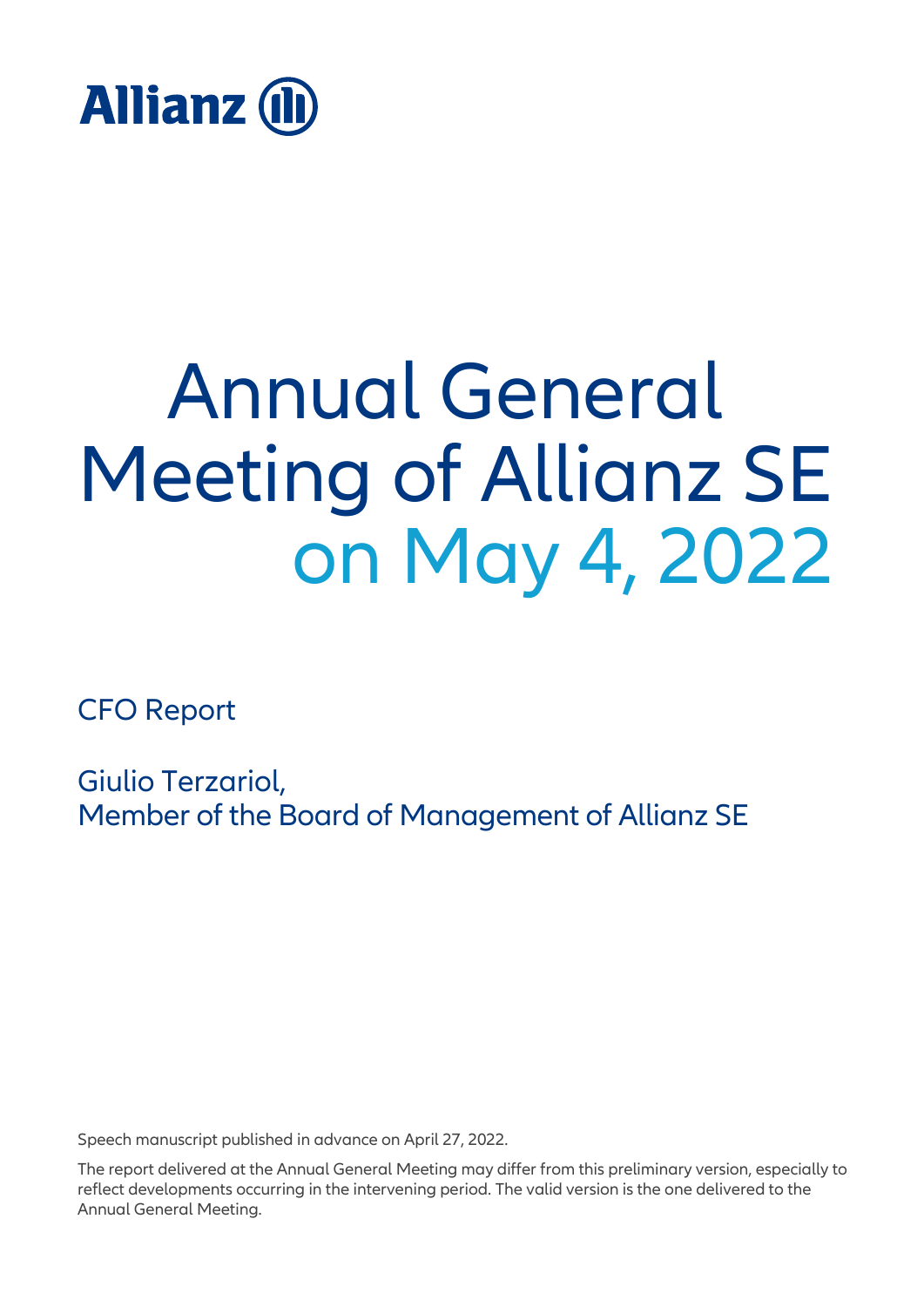

Ladies and Gentlemen, dear shareholders,

I would first like to introduce Agenda Items 8 to 12 of today's Agenda to you. Under these Agenda Items various proposals are being made to renew our existing capital authorizations which are going to expire in May 2023.

These authorizations are necessary so that Allianz is in a position to act quickly and flexibly on the capital markets if need be. Although the existing authorizations will not expire before next year, the proposals are put forward at this year's General Meeting already in order to ensure the Company's ability to act.

In the Reports of the Management Board on the respective Agenda Items of the General Meeting the proposals are explained in detail. Therefore, I will only briefly address their main aspects.

First, allow me to make some general remarks on the authorizations proposed under Agenda Items 8 to 10. The term of those authorizations shall remain at five years. However, the composition shall be amended slightly:

- Pursuant to Agenda Item 8, the Authorized Capital I shall be increased from currently 28.6% of the share capital to 40% of the share capital.
- In exchange, pursuant to Agenda Item 10, the authorization framework of the Conditional Capital shall be reduced from currently 19.7% of the share capital to 10% of the share capital.
- As before, the total cap for the utilization of the Authorized Capital I and the Conditional Capital shall remain at 40% of the share capital.

Let me now turn to the individual authorizations:

- Pursuant to Agenda Item 8, the Authorized Capital 2018/I, which amounts to EUR 334.96 million and which has not been utilized to date, shall be replaced by a new authorization amounting to EUR 467.97 million. Shareholders shall generally have a subscription right to shares issued under this authorization. However, in certain cases and up to a certain limit, the Management Board shall be authorized, upon approval of the Supervisory Board, to exclude the shareholders' subscription rights.
- Pursuant to Agenda Item 9, the Authorized Capital 2018/II, which amounts to EUR 15 million and which has not been utilized to date, shall be replaced by a new authorization in the same amount. As before, the Authorized Capital II is designated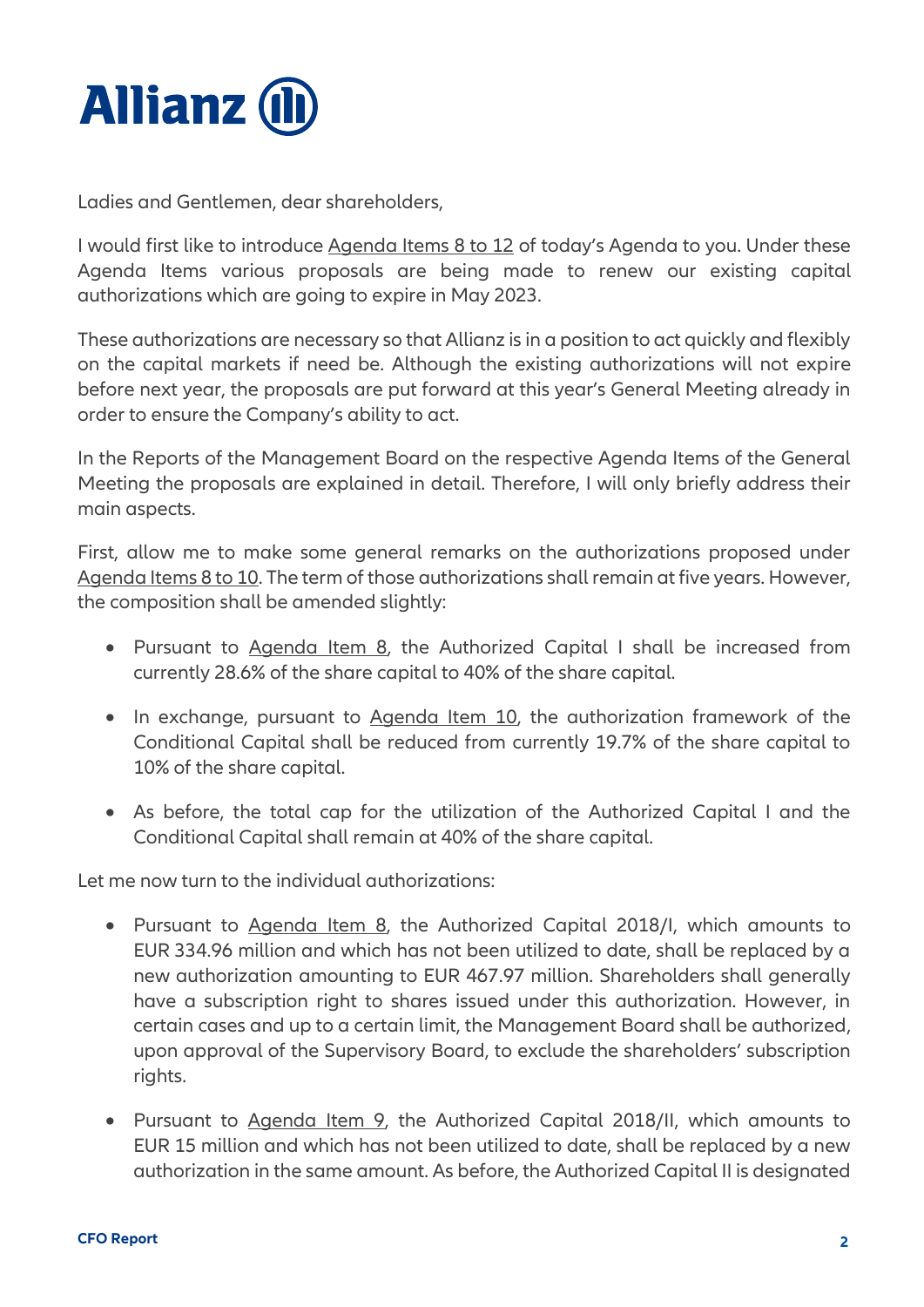

for the issuance of shares to employees as part of the Employee Share Purchase Program. The issuance of employee shares requires the exclusion of shareholders' subscription rights.

- Under Agenda Item 10, we propose to grant a new authorization to issue convertible bonds, bonds with warrants, participation rights and hybrid instruments with a nominal amount of up to EUR 15 billion.
	- o The existing authorization was utilized through the issuance of subordinated financial instruments for the purpose of creating own fund items in November 2020 and September 2021. In both cases, two subordinated financial instruments were issued with a nominal amount of EUR 1.25 billion and USD 1.25 billion, respectively.
	- o Insofar as it has not been utilized, the existing authorization shall be cancelled upon the new authorization coming into effect.
	- o Under the new authorization, shareholders shall generally have a subscription right. However, here too, the Management Board shall remain authorized to exclude shareholders' subscription rights in certain cases and up to a certain limit upon approval of the Supervisory Board.
	- o At the same time, the Conditional Capital 2010/2018, which has not been utilized, shall be replaced by a new Conditional Capital 2022. It shall only amount to 10% of the share capital, i.e. EUR 116.99 million. The conditional capital increase shall enable the issuance of shares to the holders of convertible bonds and bonds with warrants, which have been issued under the authorization as per Agenda Item 10.

These three authorizations will ensure that the Company always has the required instruments to raise any necessary capital.

Let me now continue by shortly presenting the resolutions regarding the acquisition and utilization of treasury shares as set out under Agenda Items 11 and 12. The respective current authorizations will also expire in May 2023 and shall be renewed with a shortened term of three years.

• Agenda Item 11 determines under which conditions Allianz SE and its subsidiaries may acquire and utilize Allianz shares. This authorization shall in particular enable share buy-backs and redemptions. Next to the dividend and growth strategy, these are an important element of the capital management of the Company. When utilizing treasury shares, shareholders' subscription rights may be excluded.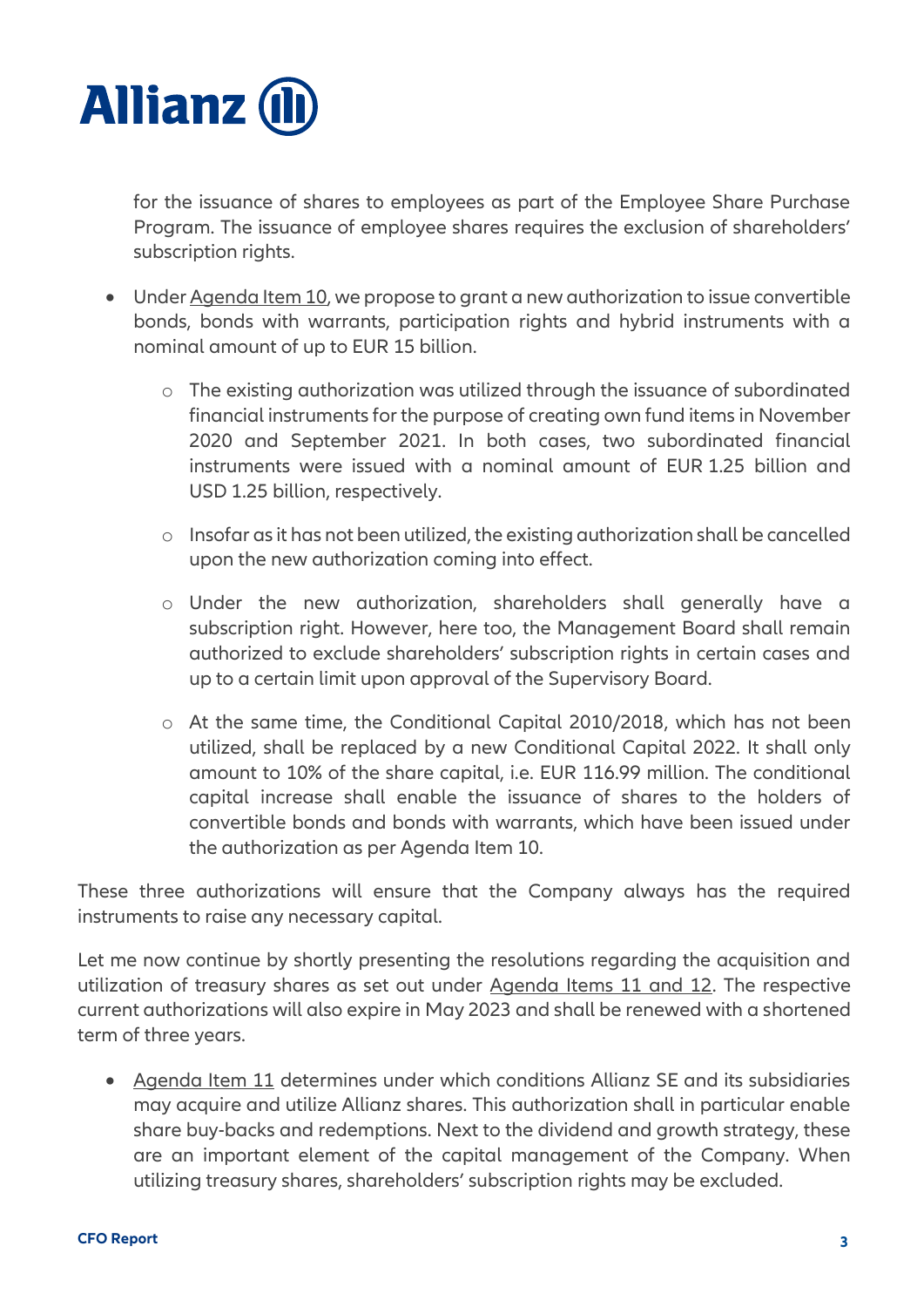

• Supplementing Agenda Item 11, Agenda Item 12 provides for the possibility to acquire treasury shares by using derivatives. In addition, the acquisition of treasury shares via multilateral trading facilities shall be permitted. By additionally using these facilities, the Company can gain access to a larger trading volume when acquiring treasury shares.

With this, let me now come to Agenda Items 13 and 14, both regarding company agreements.

- As regards Agenda Item 13, the Management here proposes to approve the identical amendment of two existing company agreements that Allianz SE has concluded with two 100% subsidiaries. The amendments concern a Profit and Loss Transfer Agreement with Allianz Finanzbeteiligungs GmbH from 2001 and a Domination and Profit and Loss Transfer Agreement with IDS GmbH – Analysis and Reporting Services from 2002.
	- o The respective Amendment Agreements have been concluded on February 24, 2022. They are necessary because the provisions on loss assumption contained in both company agreements slightly deviate from the current wording of the German Stock Corporation Act. The amendments proposed will remedy these deviations.
	- o The amendment agreements do not have any impact on you as a shareholder. In particular, neither subsidiary has any external shareholders, who could have a right to compensation or settlement payments.
	- o The managements of Allianz SE and IDS GmbH have issued a joint report in which you can find further explanations. The reports as well as the amendment agreements and any other relevant documents can be found at the Company's webpage.
- Under Agenda Item 14, the Management asks for the approval to amend a Profit and Loss Transfer Agreement from 2011 and to amend a Domination Agreement from 2018. Both company agreements were concluded between Allianz SE and Allianz Asset Management GmbH (in short: AAM).
	- o Allianz SE indirectly holds 100% of the shares of AAM. AAM manages a group of companies that are active in the field of capital investment and asset management.
	- o The amendment agreements to these company agreements, too, were concluded on February 24, 2022. They are necessary due to a new regulatory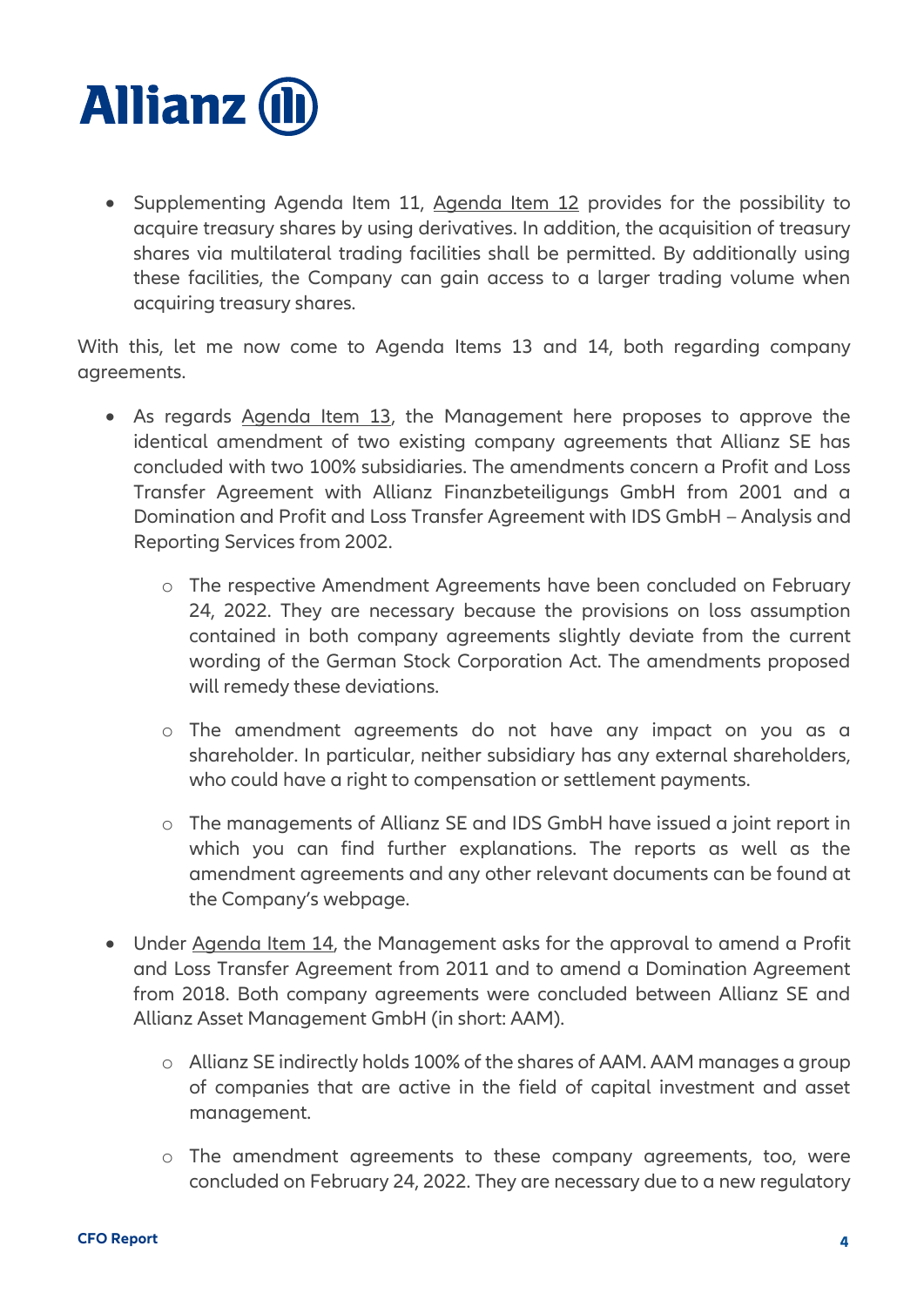

framework for investment firm groups that was established last year. Under this framework, AAM has to comply with new regulatory requirements. The amendments proposed shall ensure AAM's compliance with these requirements at any time.

- o The amendment agreements also do not have any impact on you as a shareholder. AAM does not have any external shareholders, who could have a right to compensation or settlement payments.
- o Further information on the amendment agreements can be found in the joint report of Allianz SE's and AAM's managements as well as in the report of the contract auditor. These reports as well as the amendment agreements and any other relevant documents are available at the Company's webpage.

Allow me now to report on the use of the existing capital authorizations, and begin by informing you that there have been no capital increases since the last Annual General Meeting.

Next, let me detail the use of the existing authorization to issue subordinated financial instruments:

- In September 2021, Allianz SE issued subordinated financial instruments with a nominal value of EUR 1.25 billion and USD 1.25 billion, respectively, against payment in cash for the purpose of creating own fund items. Shareholders' subscription rights were excluded with the approval of the Supervisory Board.
- A banking consortium placed these Restricted Tier 1 Notes (RT1) with institutional investors. These bond issues have increased the amount of regulatory capital and strengthened our capital base yet further.
- The issue price of the financial instruments, totaling just over 100% of the nominal value, was set by way of a book-building process. This ensured that the issue price did not significantly fall below the theoretical market value of the financial instruments according to recognized finance-mathematical methods, having taken account of the interest rates and Allianz's credit rating at the time.
- The issued financial instruments do not carry any conversion or option rights and/or conversion obligations with regard to Allianz shares.